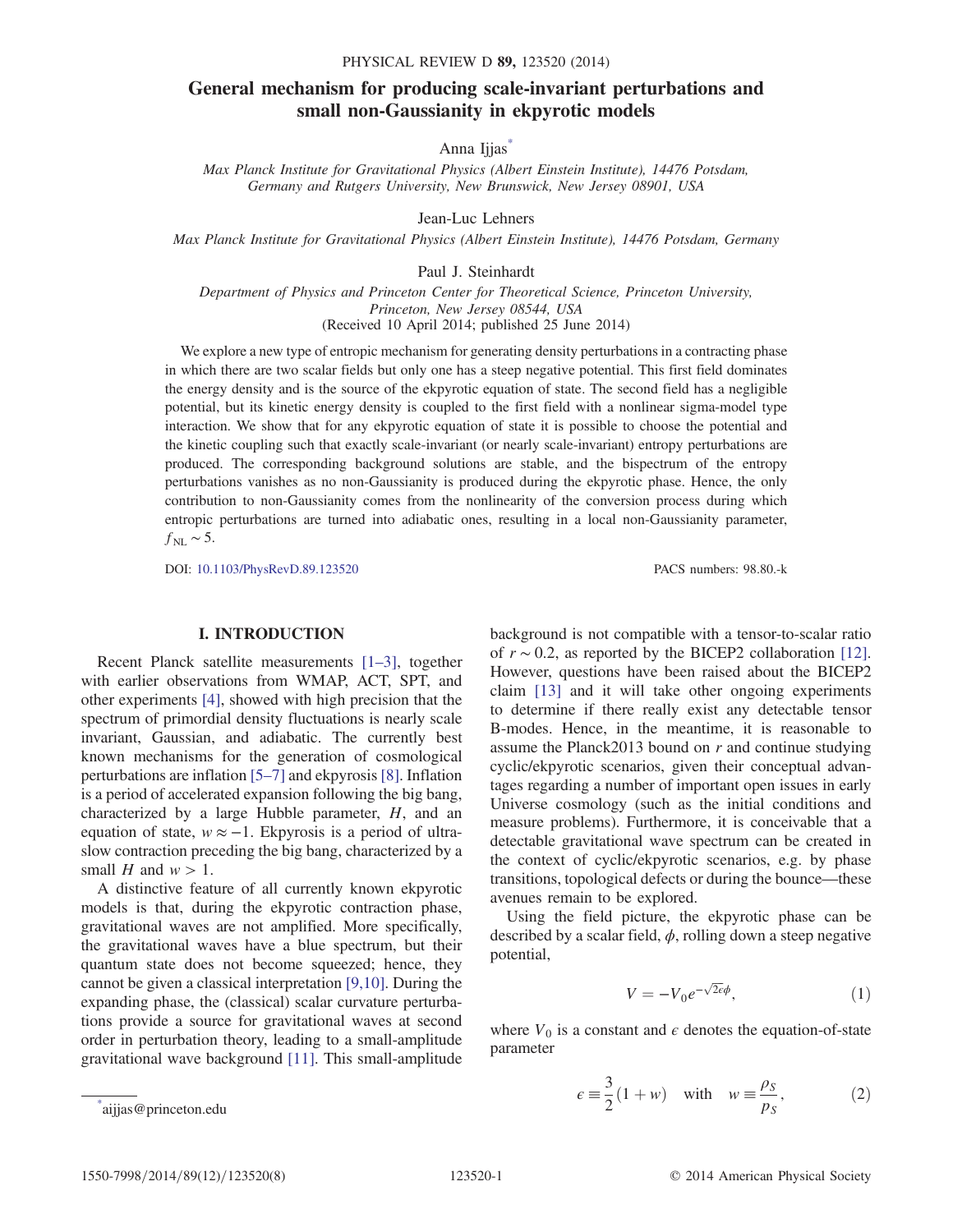where w is the equation of state,  $\rho_s$  the energy density, and  $p<sub>S</sub>$  the pressure of the smoothing background component.

It has been shown  $[9,10]$  that, if there is only a single field in the contracting phase, the (adiabatic) perturbations are not amplified and cannot be the seed of structure in the postbang Universe. The currently best-understood way around this problem is the entropic mechanism, where prebang isocurvature fluctuations are generated by adding a second ekpyrotic field,  $\phi_2$  [\[14](#page-7-8)–17]. These isocurvature modes are then converted into density perturbations which source structure in the postbang Universe.

A simple example of an action describing the standard ekpyrotic mechanism is

$$
S = \int d^4x \sqrt{-g} \frac{R}{2}
$$
  
- 
$$
\int d^4x \sqrt{-g} \left( \frac{1}{2} \partial_\mu \phi_1 \partial^\mu \phi_1 + V_1 e^{-c_1 \phi_1} \right)
$$
  
- 
$$
\int d^4x \sqrt{-g} \left( \frac{1}{2} \partial_\mu \phi_2 \partial^\mu \phi_2 + V_2 e^{-c_2 \phi_2} \right), \quad (3)
$$

where  $V_1$ ,  $V_2$ ,  $c_1$ ,  $c_2$  are constants and the two fields have separate ekpyrotic potentials. (Here and throughout this paper we choose units such that  $M_{\text{Pl}}^2 \equiv 1$ , where  $M_{\text{Pl}}^2 =$  $(8\pi G)^{-1}$  is the reduced Planck mass and G is Newton's constant.) The background evolution is determined by the linear combination of these potentials, or, equivalently, after performing a rotation in field space, by the adiabatic field,  $\sigma$  [defined to point tangentially along the background trajectory, with  $\dot{\sigma} = (\dot{\phi_1}^2 + \dot{\phi_2}^2)^{1/2}$ , while the evolution of perturbations is governed by the entropy field, s (which is, by definition, perpendicular to the  $\sigma$ -field). At the end of the ekpyrotic phase and before the bounce, the background trajectory bends and the isocurvature perturbations are converted into adiabatic ones.

However, it is well known that these ekyprotic solutions for  $\phi_1$  and  $\phi_2$  are *unstable*, in that the  $\sigma$  direction runs along a ridge in the potential that is unstable to variations in the s direction (possible consequences in a cyclic context were discussed in [\[18,19\]\)](#page-7-9). Also, obtaining nearly scale-invariant spectra requires a steep negative potential which results in the generation of non-negligible non-Gaussianity during the ekpyrotic phase that dominates the non-Gaussianity generated during the conversion of entropic fluctuations to curvature fluctuations after the ekpyrotic phase [\[20](#page-7-10)–23]. Furthermore, the steepness of the potential and the instability involve additional tuning of parameters and initial conditions such that, from a theoretical point of view, it would be desirable to find an alternative approach that avoids them.

In this paper, we explore a new type of entropic mechanism in which there are two scalar fields, as before, but only one has a steep negative potential,  $V(\phi)$ . This first field,  $\phi$ , dominates the energy density and is the source of the ekpyrotic equation of state. The second field,  $\chi$ , has a negligible potential, perhaps precisely zero potential, but its kinetic energy density is multiplied by a function of the first field,  $\Omega^2(\phi)$ , with a nonlinear sigma-model type interaction. This model shows certain similarities with conformal cosmology [\[24\]](#page-7-11) and pseudoconformal cosmology [\[25\].](#page-7-12)

A specific example of our model was introduced in [\[26\]](#page-7-13) and [\[27\]](#page-7-14) where both the potential and the nontrivial kinetic coupling are proportional to  $e^{-\lambda\phi}$ , where  $\lambda$  is a positive constant. This model, which is characterized by a constant equation of state,  $\epsilon$ , admits stable scaling solutions that generate (nearly) scale-invariant spectra and, as shown by [\[28\]](#page-7-15), the bispectrum of this model vanishes such that no non-Gaussianity is produced during the ekpyrotic phase. As such, these models fit well within the Planck2013 bounds on non-Gaussianity; hence, it is worthwhile studying how general these results are.

Here, we show that these results can be extended to an entire class of ekpyrotic models: we show that scaleinvariant entropic perturbations can be produced continuously as modes leave the horizon for any time-dependent ekpyrotic background equation of state. This has the additional advantage of reducing fine-tuning constraints. The corresponding background solutions are stable and the bispectrum of these perturbations vanishes, such that no non-Gaussianity is produced during the ekpyrotic phase. Hence, the only contribution to non-Gaussianity comes from the nonlinearity of the conversion process during which entropic perturbations are turned into adiabatic ones.

The paper is organized as follows. In Sec. [II](#page-1-0) we introduce a generic action involving two fields, derive the background equations of motions and briefly discuss their properties. In Sec. [III](#page-2-0) we derive the equations of motion at first order in perturbation theory and show that for each background potential,  $V(\phi)$ , we can define a nontrivial field-space metric such that the spectrum of entropy perturbations, produced by the  $\chi$ -field, is scale invariant. We illustrate our finding on a simple class of ekpyrotic models with the equation-of-state parameter  $\epsilon = \bar{\epsilon}(-\tau)^p$ , where  $p > 0$ . In Sec. [IV](#page-4-0) we compute the bispectrum of the perturbations and we show that, for models with constant spectral tilt, no non-Gaussianity is generated during the ekpyrotic phase. We conclude in Sec. [V](#page-6-0) by summarizing our results and discussing directions for future research.

### II. SETUP

<span id="page-1-1"></span><span id="page-1-0"></span>We shall consider the following action involving two scalar fields and a nontrivial field-space metric:

$$
S = \int d^4x \sqrt{-g} \frac{R}{2} - \int d^4x \sqrt{-g} \left(\frac{1}{2} \partial_\mu \phi \partial^\mu \phi - V(\phi) + \frac{1}{2} \Omega^2(\phi) \partial_\mu \chi \partial^\mu \chi\right).
$$
\n(4)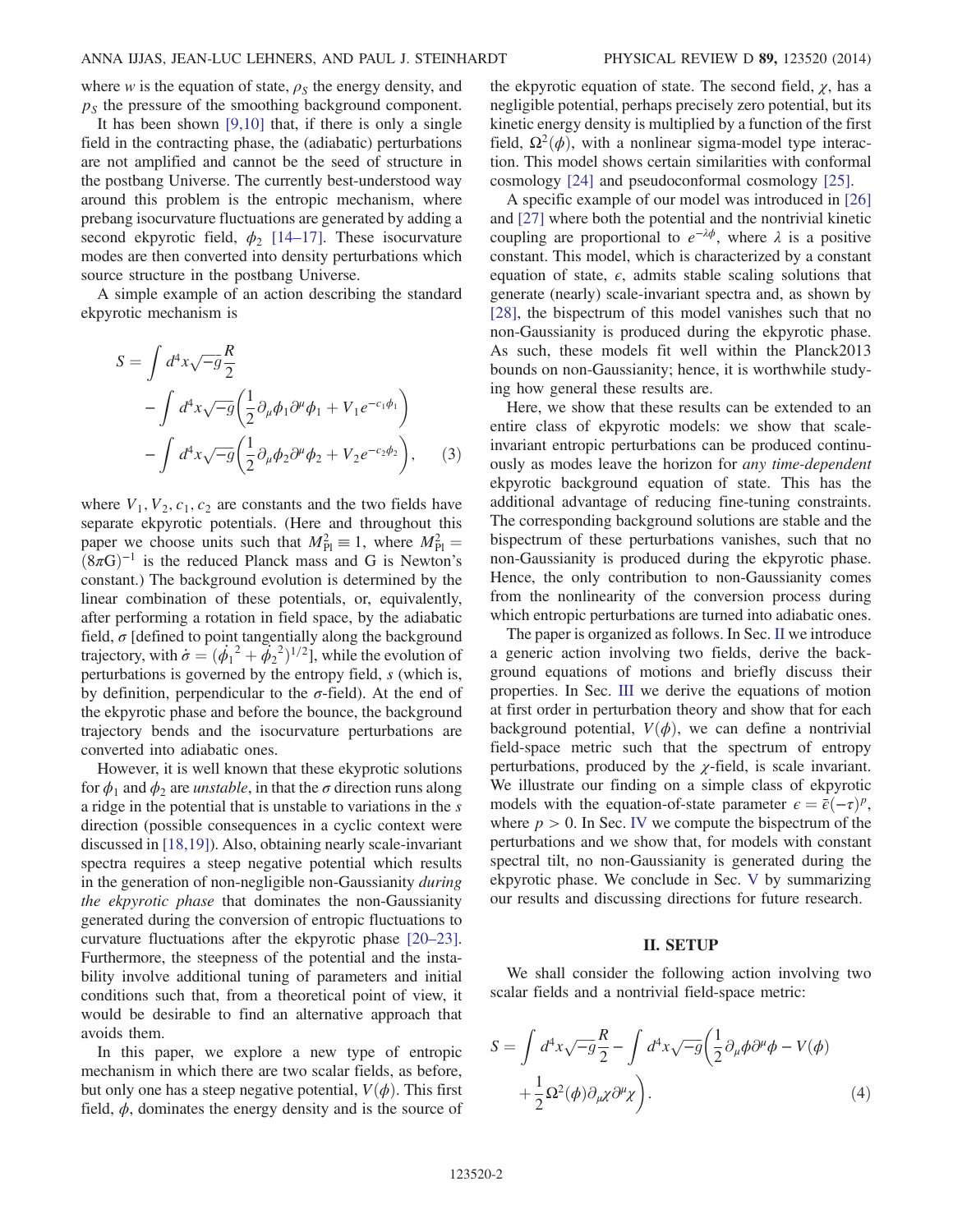### GENERAL MECHANISM FOR PRODUCING SCALE- … PHYSICAL REVIEW D 89, 123520 (2014)

Here, we work in units where the reduced Planck mass  $M_{\text{PL}}^{-2} = 8\pi G = 1$ . With a steep negative potential  $V(\phi)$ , the first field,  $\phi$ , dominates the energy density and is the source of the ekpyrotic equation of state. We are assuming that the potential does not depend on the second field,  $\chi$ ; however, the kinetic term of  $\chi$  is multiplied by a function of the first field,  $\Omega^2(\phi)$ , with a nonlinear sigma-model type interaction. Varying the action with respect to the metric and the fields leads to the equations of motion

<span id="page-2-8"></span><span id="page-2-7"></span>
$$
H^{2} = \frac{1}{3} \left( \frac{1}{2} \dot{\phi}^{2} + \frac{1}{2} \Omega^{2}(\phi) \dot{\chi}^{2} + V(\phi) \right),
$$
 (5)

$$
\ddot{\phi} + 3H\dot{\phi} - \Omega\Omega_{,\phi}\dot{\chi}^2 + V_{,\phi} = 0, \tag{6}
$$

$$
\ddot{\chi} + \left(3H + 2\frac{\dot{\Omega}}{\Omega}\right)\dot{\chi} = 0,\tag{7}
$$

<span id="page-2-1"></span>where we have assumed a flat Friedmann-Lemaitre-Robertson-Walker (FLRW) universe, with  $H = \dot{a}/a$  being the Hubble parameter, a being the scale factor, and a dot denoting differentiation with respect to physical time, t.

The crucial ingredient of our model is the nontrivial field-space metric combined with negligible mass of the *χ*-field: it is immediately apparent that  $\dot{\chi} = 0$  is a solution of Eq. [\(7\)](#page-2-1)—the noncanonical kinetic coupling acts as an additional friction term, "freezing"  $\chi$  as long as  $3H + 2\Omega/\Omega > 0$ . Having no or negligible potential, the  $\chi$  direction is automatically perpendicular to the  $\phi$  direction in scalar field space. Hence, the  $\dot{\chi} = 0$  solution naturally defines  $\gamma$  as the entropy field generating first-order entropy/ isocurvature fluctuations while  $\phi$  remains the adiabatic field controlling the background evolution. By a standard stability analysis, it can easily be shown that the scaleinvariant  $(\Omega^2, V)$  solutions for  $\phi$  and H that we shall discuss below are stable—a more detailed stability analysis is provided in the appendix.

#### III. SCALE INVARIANCE

<span id="page-2-0"></span>Next, we shall show that for an arbitrary ekpyrotic potential,  $V(\phi)$ , there is a noncanonical kinetic coupling,  $\Omega^2(\phi)$ , such that the corresponding spectrum of entropy perturbations is scaleinvariant.

#### A. The general case

<span id="page-2-6"></span>In order to derive the equations of motion at first order in perturbation theory, we vary the second-order action

$$
S = \int d^4 \sqrt{-g} \Omega^2(\phi) \partial^\mu \delta \chi \partial_\mu \delta \chi \tag{8}
$$

with respect to the entropy field perturbation  $\delta \chi$ . With the canonically normalized variable  $v_s \equiv a\delta s$ , where  $\delta s \equiv \Omega \delta \chi$ is the gauge invariant entropy perturbation, the linearized <span id="page-2-2"></span>equation of motion reads (in Fourier-space and using conformal time,  $\tau$ ) [\[29\]](#page-7-16)

$$
v_s'' + \left(k^2 - \frac{\Omega''}{\Omega} - 2\frac{a'}{a}\frac{\Omega'}{\Omega} - \frac{a''}{a}\right)v_s = 0.
$$
 (9)

Here, k denotes the wave number of the fluctuation mode;  $\tau$ runs from large negative to small negative values during contraction with  $\tau_{end}$  marking the end of ekpyrosis; and a prime denotes a derivative with respect to conformal time.

Assuming standard Bunch-Davies initial conditions, i.e., vs →  $e^{-ik\tau}/\sqrt{2k}$  for  $k\tau \to -\infty$ , the solution of Eq. [\(9\)](#page-2-2) is

$$
v_s = \sqrt{\frac{\pi}{4}(-\tau)}H_{\nu}^{(1)}(-k\tau),\tag{10}
$$

<span id="page-2-3"></span>where  $H_{\nu}^{(1)}$  is a Hankel function of the first kind and  $\nu$  is given by

$$
\nu^2 = \frac{1}{4} + \tau^2 \left( \frac{\Omega''}{\Omega} + 2\frac{a'}{a} \frac{\Omega'}{\Omega} + \frac{a''}{a} \right). \tag{11}
$$

<span id="page-2-5"></span>In the late-time/large-scale approximation  $v<sub>s</sub>$  reduces to

$$
v_s \propto k^{-\nu} (-\tau)^{1/2-\nu}.
$$
 (12)

Thus, the spectral index is given by

$$
n_S - 1 = 3 - 2\nu.
$$
 (13)

<span id="page-2-4"></span>If we now use Eq.  $(11)$ , we obtain the following condition for scale invariance  $(\nu = 3/2)$ :

$$
\Omega''(\tau) + 2\mathcal{H}\Omega'(\tau) + \left(\mathcal{H}^2 + \mathcal{H}' - \frac{2}{\tau^2}\right)\Omega(\tau) = 0, \quad (14)
$$

where we introduced the conformal Hubble parameter

$$
\mathcal{H} = a'(\tau)/a(\tau). \tag{15}
$$

Equation [\(14\)](#page-2-4) is a homogeneous second-order linear differential equation. Hence, for all continuous  $H$  and all  $\tau < \tau_{end}$  there exists (at least locally) a function,  $\Omega(\tau)$ , such that the resulting spectrum of entropy perturbations is scale invariant. A global solution exists if the solution  $\phi(\tau)$ is a  $C<sup>1</sup>$ -diffeomorphism, i.e., continuously differentiable and invertible. Note that one can repeat this calculation straightforwardly for different values of the spectral index by choosing an appropriate value for  $\nu$  in Eq. [\(11\).](#page-2-3)

### B. An example

<span id="page-2-9"></span>To illustrate the above analysis we consider ekpyrotic models with a power-law equation-of-state parameter,

$$
\epsilon \equiv \bar{\epsilon}(-\tau)^p, \qquad 0 < p < 1,\tag{16}
$$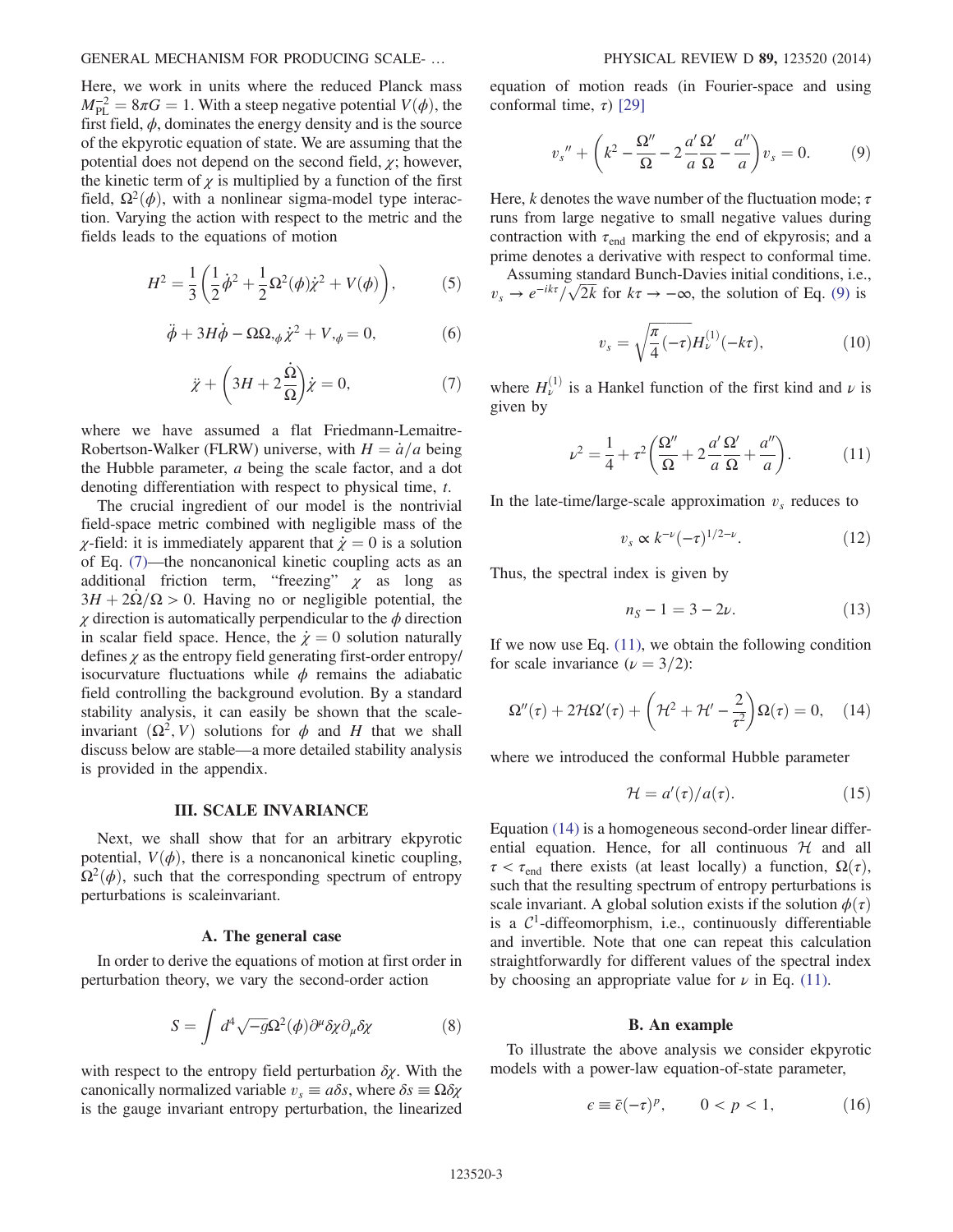where  $\epsilon > 3$ ,  $\bar{\epsilon} =$  constant. In [\[28\],](#page-7-15) the  $p = 0$  case was considered in which  $\epsilon = \bar{\epsilon}$  is constant and where it was assumed that the potentials have some bend or cutoff at  $\tau_{\text{end}}$  to reduce  $\epsilon$  below 3 and thus end the ekpyrotic phase. Here, for ease of comparison with the constant  $\epsilon$  case, we will do the same, taking  $\tau_{end} = -1$  so that  $\epsilon \rightarrow \bar{\epsilon} =$ constant constant at the end of the ekpyrotic phase (and the potential has a bend or cutoff, as before).

<span id="page-3-0"></span>From the second Friedmann equation,  $\epsilon = 1 - \mathcal{H}'/\mathcal{H}^2$ , we first get

$$
\mathcal{H}^{-1} = -\int_{\tau}^{\tau_{\text{end}}} (\epsilon - 1) \mathrm{d}\tau = \tau \left( \frac{\bar{\epsilon}}{p+1} (-\tau)^p - 1 \right), \quad (17)
$$

<span id="page-3-2"></span> $|\mathcal{H}^{-1}(\tau_{end})| \ll |\mathcal{H}(\tau)^{-1}|$ . Substituting the expression for  $\mathcal{H}$ into Eq. [\(14\)](#page-2-4) yields

$$
\Omega(\tau) = (\bar{\epsilon} - 1)^{1/p} \left( \frac{\bar{\epsilon}}{p+1} (-\tau)^p - 1 \right)^{-1/p}
$$

$$
\times \exp\left( -\frac{\bar{\epsilon}}{\bar{\epsilon} - 1} \right), \tag{18}
$$

where we defined the constants of integration such that  $\Omega(\tau)$  corresponds to the constant  $\epsilon$  solution for  $p \to 0$ .

<span id="page-3-3"></span>The expression for the potential is given by the first Friedmann equation,

$$
V(\tau) = -\frac{\mathcal{H}^2}{a^2} (\epsilon - 3)
$$
  
= -(p+1)<sup>2</sup>  $\frac{(\bar{\epsilon} - p - 1)^{2/p} (\bar{\epsilon}(-\tau)^p - 3)}{(\bar{\epsilon}(-\tau)^p - p - 1)^{2+2/p}},$  (19)

with

$$
a(\tau) = a(\tau_{\text{end}}) \exp\left(\int_{\tau}^{\tau_{\text{end}}} \mathcal{H} d\tau\right)
$$

$$
= \frac{1}{(-\tau)} \left(\frac{\bar{\epsilon}(-\tau)^p - p - 1}{\bar{\epsilon} - p - 1}\right)^{1/p}, \qquad (20)
$$

from Eq. [\(17\)](#page-3-0), and  $a(\tau_{end})$  is an arbitrary constant which we set to unity here.

<span id="page-3-1"></span>Next, we want to find an expression for V and  $\Omega$  as a function of  $\phi$ . Again, we use the second Friedmann equation and find

$$
\phi(\tau) = \int_{\tau}^{\tau_{\text{end}}} d\tau \sqrt{2\epsilon} \mathcal{H}
$$
  
=  $\sqrt{2}(p+1) \int_{\tau}^{\tau_{\text{end}}} d\tau \frac{\sqrt{\bar{\epsilon}(-\tau)^p}}{\tau(\bar{\epsilon}(-\tau)^p - p - 1)}$   
=  $\frac{\sqrt{2}\sqrt{p+1}}{p}$   
 $\times \ln \left( \frac{\sqrt{\bar{\epsilon}} - \sqrt{p+1}}{\sqrt{\bar{\epsilon}} + \sqrt{p+1}} \cdot \frac{\sqrt{\bar{\epsilon}(-\tau)^p} + \sqrt{p+1}}{\sqrt{\bar{\epsilon}(-\tau)^p} - \sqrt{p+1}} \right).$  (21)

<span id="page-3-4"></span>Note that  $\phi(\tau) \to \sqrt{2/\bar{\epsilon}} \ln(-\tau)$  for  $p \to 0$ , in agreement with the  $\epsilon \equiv \bar{\epsilon}$  solution. Inverting Eq. [\(21\),](#page-3-1)

$$
\tau(\phi) = \left(\frac{p+1}{\bar{\epsilon}}\right)^{1/p} \left(\frac{\frac{\sqrt{\bar{\epsilon}} + \sqrt{p+1}}{\sqrt{\bar{\epsilon}} - \sqrt{p+1}} \exp\left(\frac{p\phi}{\sqrt{2(p+1)}}\right) + 1}{\frac{\sqrt{\bar{\epsilon}} + \sqrt{p+1}}{\sqrt{\bar{\epsilon}} - \sqrt{p+1}} \exp\left(\frac{p\phi}{\sqrt{2(p+1)}}\right) - 1}\right)^{2/p},\tag{22}
$$

<span id="page-3-6"></span>and substituting into Eq. [\(18\)](#page-3-2) allows us to express the kinetic coupling function in terms of the scalar field

$$
\Omega(\phi) = \exp\left(\frac{-\bar{\epsilon}}{\bar{\epsilon} - 1}\right)(\bar{\epsilon} - 1)^{1/p} \left(\frac{\epsilon(\phi)}{p + 1} - 1\right)^{1/p}, \quad (23)
$$

with  $\epsilon(\phi)/(p+1)$  defined as

$$
\left(\frac{(\sqrt{\bar{e}} + \sqrt{p+1})\exp\left(\frac{p\phi}{\sqrt{2(p+1)}}\right) + \sqrt{\bar{e}} - \sqrt{p+1}}{(\sqrt{\bar{e}} + \sqrt{p+1})\exp\left(\frac{p\phi}{\sqrt{2(p+1)}}\right) - \sqrt{\bar{e}} + \sqrt{p+1}}\right)^2.
$$
 (24)

Note that in the small  $p$  limit we recover a simple exponential:

$$
\Omega(\phi) \to \exp(-\sqrt{\bar{\epsilon}/2}\phi) \quad \text{for } p \to 0. \tag{25}
$$

<span id="page-3-5"></span>Finally, we can express the potential V as a function of  $\phi$ . Equations [\(19\)](#page-3-3) and [\(22\)](#page-3-4) yield

$$
V(\phi) = -(p+1)^2(\bar{\epsilon} - p - 1)^{2/p} \frac{\epsilon(\phi) - 3}{(\epsilon(\phi) - p - 1)^{2+2/p}},
$$
\n(26)

with the small  $p$  limit

$$
V(\phi) \to -\frac{\bar{\epsilon} - 3}{(\bar{\epsilon} - 1)^2} \exp(-\sqrt{2\bar{\epsilon}}\phi) \quad \text{for } p \to 0. \tag{27}
$$

In particular, we see that, for constant equation of state,  $\Omega^2$ and V need to be proportional to each other in order to yield a scale-invariant spectrum. For examples of scale-invariant  $(\Omega^2, V)$  pairs with different values of p see Fig. [1.](#page-4-1) The graph in Fig. [1](#page-4-1) shows that both  $\Omega(\phi)$  and  $V(\phi)$  are simple monotonic functions of  $\phi$  and, hence, require no additional tuning whatsoever. This might be surprising since, in general,  $\Omega(\phi)$  and  $V(\phi)$  do not have simple expressions as a function of  $\phi$ . However, in using a hydrodynamic approach, we start with the assumption that the equation of state takes a simple functional form which, in turn, leads to a simple dynamics. This simplicity is not generally reflected in the field picture in which the equation of state is assumed to derive from a scalar field with canonical kinetic energy. Conversely, models that may be simple in the field picture may have complicated, time-varying equations of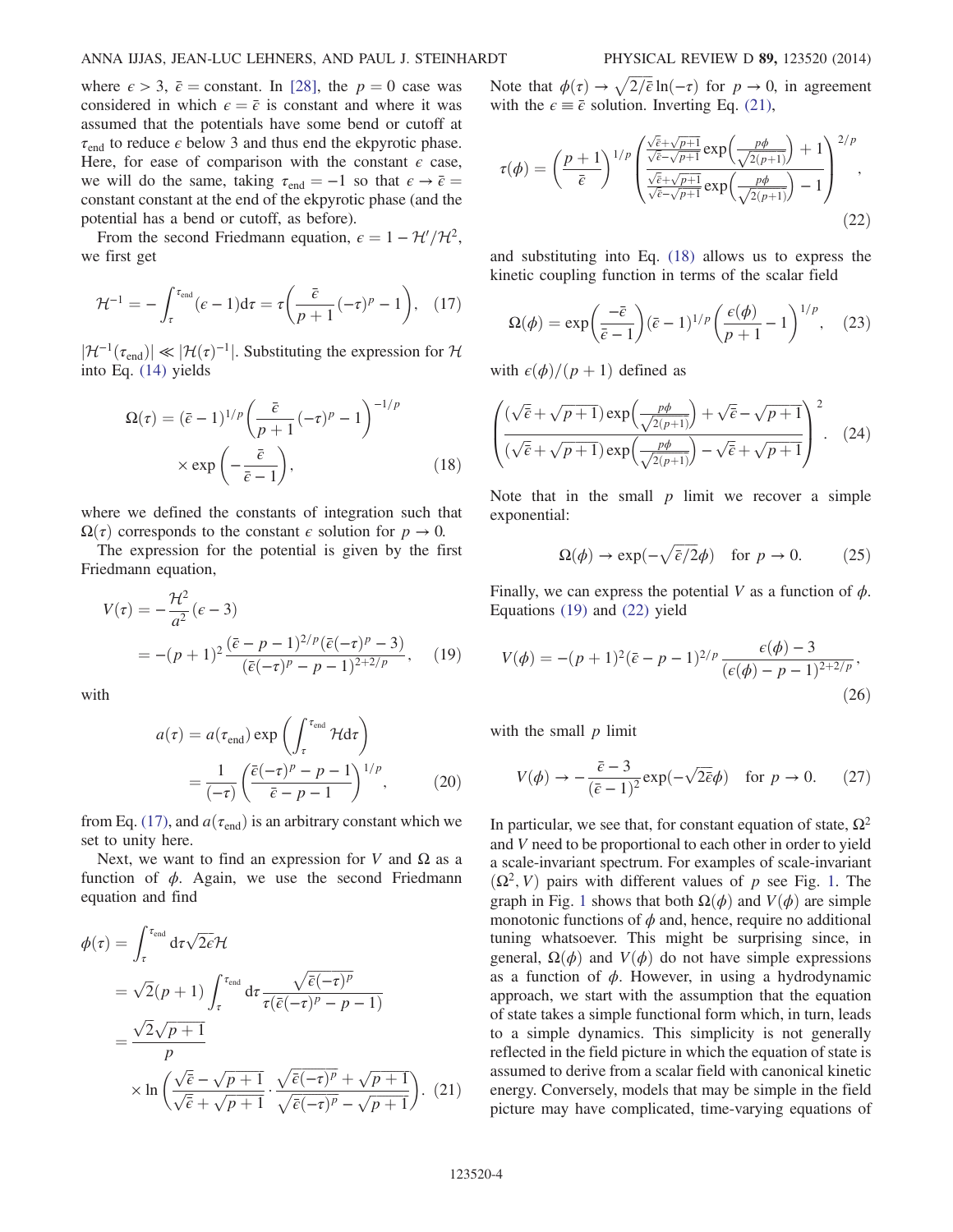<span id="page-4-1"></span>

FIG. 1 (color online). A plot of the ekpyrotic potential  $V(\phi)$  as in Eq. [\(26\)](#page-3-5) corresponding to the equation-of-state parameter  $\epsilon = \bar{\epsilon} \tau^p$  and the noncanonical kinetic coupling  $\Omega(\phi)$  as in Eq. [\(23\)](#page-3-6) that together with  $V(\phi)$  yields a scale-invariant spectrum, as a function of the ekpyrotic field  $\phi$  and for different values of p;  $p = 0.1$  (dotted red curve),  $p = 0.5$  (solid blue curve), and  $p = 0.9$  (dashed green curve). The horizontal axis is in Planck units and the vertical axis uses arbitrary units.

state. In the analysis here, we are throughout using the hydrodynamic picture and aiming for simplicity within this purely hydrodynamic prescription.

As should be clear from the above discussion, this construction works equally well for the case where the spectral index is constant yet different from exact scale invariance. All one needs to do is choose a different value for the index  $\nu$  in Eq. [\(11\)](#page-2-3), which leads to a slight modification of Eq. [\(14\).](#page-2-4) For example, repeating the analysis of the present section for the case where we have a deviation from scale invariance,  $n_S - 1 \equiv -\delta$ , leads to a kinetic coupling:

$$
\Omega \propto \tau^{-\delta/2} \left( \frac{\bar{\epsilon}(-\tau)^p}{p+1} - 1 \right)^{-1/p} . \tag{28}
$$

## <span id="page-4-0"></span>IV. NON-GAUSSIANITY FROM THE EKPYROTIC PHASE

In the following we show that with scale-invariant  $(\Omega^2, V)$  pairs, as introduced in the previous section, no non-Gaussianity is produced during the ekpyrotic phase in the sense that the bispectrum of the perturbations vanishes exactly. Hence, the only contribution to non-Gaussianity comes from the conversion process which is the subdominant contribution in standard ekpyrotic/cyclic theory [\[22,30\]](#page-7-17). We will also extend this result to  $(\Omega^2, V)$  pairs with constant spectral tilt different from 1.

### A. Non-Gaussianity from the ekpyrotic phase

The standard (phenomenological) parametrization of non-Gaussianities is by way of introducing a nonlinear correction to a Gaussian perturbation,  $\zeta_G$ :

$$
\zeta(\mathbf{x}) = \zeta_G(\mathbf{x}) + \frac{3}{5} f_{\text{NL}}^{\text{loc}}[\zeta_G^2(\mathbf{x}) - \langle \zeta_G^2(\mathbf{x}) \rangle]. \tag{29}
$$

This definition is local in real space and thus  $f_{\text{NL}}^{\text{loc}}$ . is called non-Gaussianity of the local type.

More generally, the leading non-Gaussian correction is given by the 3-point correlation function, or its Fourierequivalent, the bispectrum

$$
\langle \zeta_{\mathbf{k}_1} \zeta_{\mathbf{k}_2} \zeta_{\mathbf{k}_3} \rangle = B_{\zeta}(\mathbf{k}_1, \mathbf{k}_2, \mathbf{k}_3). \tag{30}
$$

For perturbations around a FLRW background, the momentum dependence of the bispectrum simplifies considerably. Homogeneity, or translation invariance, means that the bispectrum must be proportional to a delta function of the sum of the momenta,  $B_{\zeta}(\mathbf{k}_1, \mathbf{k}_2, \mathbf{k}_3) \propto \delta(\mathbf{k}_1 + \mathbf{k}_2 + \mathbf{k}_3)$ , i.e., the sum of the momentum 3-vectors must form a closed triangle. Isotropy, or rotational invariance, dictates that the bispectrum only depends on the magnitudes of the momentum vectors, but not on their orientations,

$$
B_{\zeta}(\mathbf{k}_1, \mathbf{k}_2, \mathbf{k}_3) = (2\pi)^3 \delta(\mathbf{k}_1 + \mathbf{k}_2 + \mathbf{k}_3) B_{\zeta}(k_1, k_2, k_3).
$$
\n(31)

Different types of non-Gaussianities are described by different shapes of the closed triangle formed by their three momenta [\[31\].](#page-7-18) For  $f_{\text{NL}}^{\text{loc}}$  the triangle is "squeezed," i.e.,  $k_1 \ll k_2 \sim k_3$ . Here, we have ordered the momenta such that  $k_1 \leq k_2 \leq k_3$ . Higher-derivative interactions can lead to large non-Gaussianities. A key feature of such interactions is that they are suppressed when any individual mode is far outside the horizon. Hence, the bispectrum arising from higher-derivative interactions peaks when all three modes have wavelengths equal to the horizon size, i.e., the triangle has a shape of  $k_1 = k_2 = k_3$ , generating non-Gaussianity of the *equilateral* type,  $f_{NL}^{equil}$ . A shape that is orthogonal to both the local and equilateral templates is called non-Gaussianity of the *orthogonal* type,  $f_{NL}^{\text{ortho}}$ . This shape also arises in the presence of higher-derivative interactions.

In the absence of higher-derivative kinetic terms in the action as in Eq. [\(4\)](#page-1-1), no non-Gaussianity of the equilateral or orthogonal type is produced, see e.g. [\[32\]](#page-7-19). Therefore, we will focus on the 3-point function of local shape.

During the ekpyrotic phase, non-Gaussianities of the local type can be generated in two ways, either by second-order entropy perturbations,  $\delta s^{(2)}$ , (intrinsic non-Gaussianity), or by first-order entropy perturbations,  $\delta s^{(1)}$ , that source second-order curvature perturbations,  $\zeta^{(2)}$  [\[23\]](#page-7-20). Here, we indicate the perturbative order by a superscript.

<span id="page-4-2"></span>At second order and in comoving gauge, using the methods of [\[33\],](#page-7-21) for the perturbation in the fields  $\phi$  and  $\chi$ we find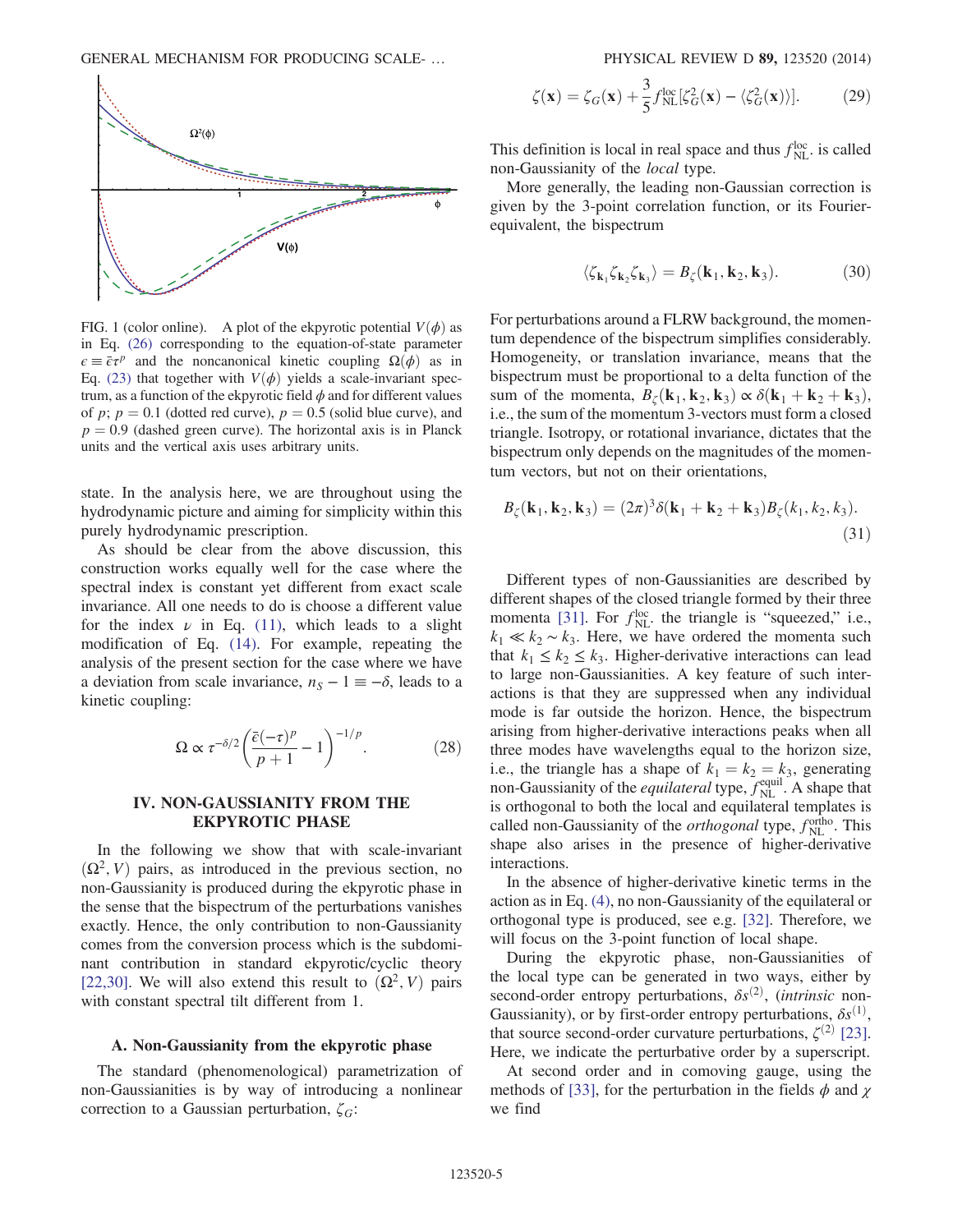$$
\delta \phi^{(2)} = \frac{1}{2} \delta s^{(1)} \left( \frac{\Omega_{,\phi}}{\Omega} \delta s^{(1)} - \frac{\delta s^{(1) \prime}}{\phi'} \right),\tag{32}
$$

$$
\delta \chi^{(2)} = \Omega^{-1} \delta s^{(2)}.
$$
 (33)

Since the  $\chi$ -field is massless and frozen at background level, there is no source term for the second-order entropy perturbation,  $\delta s^{(2)}$ , and, hence, no *intrinsic* non-Gaussianity is generated during the ekpyrotic phase, in analogy with the constant  $\epsilon$  case treated in [\[28\].](#page-7-15)

In order to calculate the non-Gaussianity in the secondorder curvature perturbations that are sourced by first-order entropy perturbations, we use the following formula for the evolution of the gauge-invariant curvature perturbation  $\zeta$ :

$$
\dot{\zeta} = \frac{2H\delta V}{\dot{\phi}^2 - 2\delta V}.
$$
\n(34)

This formula, previously discussed in [\[21,34,35\]](#page-7-22), was shown in [\[28\]](#page-7-15) to also apply to theories with noncanonical kinetic terms and has the remarkable property that it is valid to all orders in perturbation theory. Expanding to second order, and using Eq. [\(32\),](#page-4-2) we obtain

<span id="page-5-1"></span>
$$
\zeta^{(2)'} = \frac{\mathcal{H}a^2 V_{,\phi}}{\phi'^2} \delta s^{(1)} \left( \frac{\Omega_{,\phi}}{\Omega} \delta s^{(1)} - \frac{\delta s^{(1)'} }{\phi'} \right). \tag{35}
$$

<span id="page-5-0"></span>In the late-time/large-scale approximation as in Eq. [\(12\)](#page-2-5) the expression for  $\zeta^{(2)}$ <sup> $\prime$ </sup> reduces to

$$
\zeta^{(2)'} = \frac{\mathcal{H}a^2 V_{,\phi}}{\phi'^3} \left(\frac{v_s}{a}\right)^2 \left(\frac{\Omega_{,\tau}}{\Omega} - \frac{1-2\nu}{2\tau} + \mathcal{H}\right). \tag{36}
$$

For the example where the ekpyrotic background equation of state is given by  $\epsilon = \bar{\epsilon}(-\tau)^p$ , we can substitute our expressions for *H* from Eq. [\(17\)](#page-3-0) and  $Ω$  from Eq. [\(18\)](#page-3-2) to obtain

$$
\zeta^{(2)'} = 0.\tag{37}
$$

Thus, for this example, one can easily see that the secondorder curvature perturbation does not get sourced during the ekpyrotic phase, and no non-Gaussianity arises in this manner.

Furthermore, as already mentioned above, repeating the analysis with the same background equation of state but allowing for deviations from exact scale invariance,  $n<sub>S</sub> - 1 \equiv -\delta$ , from Eq. [\(11\)](#page-2-3) we first get

$$
\Omega \propto \tau^{-\delta/2} \left( \frac{\bar{\varepsilon}(-\tau)^p}{p+1} - 1 \right)^{-1/p} . \tag{38}
$$

Then substituting into Eq. [\(36\)](#page-5-0) once again yields  $\zeta^{(2)'}=0$ . That means during the ekpyrotic phase no non-Gaussianity is generated even for this broader class of ekpyrotic models with nonzero tilt, e.g. tilt in accord with cosmic microwave background measurements.

In fact, there exists a simple (though less direct) argument that extends the above results to the entire class of models that we are considering: from the second-order action for  $\delta \chi$ , Eq. [\(8\),](#page-2-6) one can easily derive its equation of motion,

$$
\nabla^{\mu}(\Omega^{2}\partial_{\mu}(\delta\chi)) = 0, \qquad (39)
$$

where  $\nabla^{\mu}$  denotes the covariant derivative and  $\partial_{\mu}$  the partial derivative with respect to the coordinate  $x^{\mu}$ .

It is evident that  $\delta \chi = \text{constant}$  is the relevant solution in our case of interest, which, keeping in mind the definition  $\delta s = \Omega \delta \chi$ , immediately implies  $\delta s \propto \Omega$  and thus

$$
\frac{(\delta s)'}{\delta s} = \frac{\Omega'}{\Omega} = \frac{\Omega_{,\phi}}{\Omega} \phi',\tag{40}
$$

from which  $\zeta^{(2)'}=0$  follows upon inspection of Eq. [\(35\)](#page-5-1). Thus, remarkably, none of our  $(\Omega^2, V)$  pairs generate any non-Gaussianity during the ekpyrotic phase. One can trace this result back to the fact that the scalar potential does not depend on the entropy field  $\chi$ .

### B. Non-Gaussianity from the conversion process

Cosmic microwave background experiments measure curvature perturbations,  $\zeta$ , i.e., local perturbations in the scale factor that are described by the perturbed metric

$$
ds^{2} = -dt^{2} + a^{2}(t)e^{2\zeta(t,x^{i})}dx^{i}dx_{i}.
$$
 (41)

Like in previous entropic models with canonical kinetic terms, we are assuming that after the ekpyrotic phase comes to an end the entropy perturbations get converted into curvature perturbations. Various concrete mechanisms via which this can happen are known: for example, the conversion process can occur right after the ekpyrotic phase (as in [\[36\]\)](#page-7-23), or during the bounce itself (see [\[37\]](#page-7-24)). As discussed in [\[28\],](#page-7-15) the most important factor determining the final amplitude of local non-Gaussianity is the efficiency of the conversion process. If the conversion is efficient, meaning that the curvature perturbations acquire an amplitude similar to that of the entropy perturbations that source them, then the local non-Gaussianity parameter  $f_{NL}$  is expected to be of  $\mathcal{O}(1)$ . Concrete numerical calculations support this estimate, with typical values of  $f_{\text{NL}} \sim 5$  being found [\[38\].](#page-7-25) It is interesting that such values are in agreement with current measurements by the Planck satellite, yet are in a range that makes them detectable in the future. We note that in contrast to ekpyrotic models with canonical kinetic terms where the contribution to non-Gaussianity from the conversion process is subdominant, in the theory presented here the sole contribution comes from the conversion.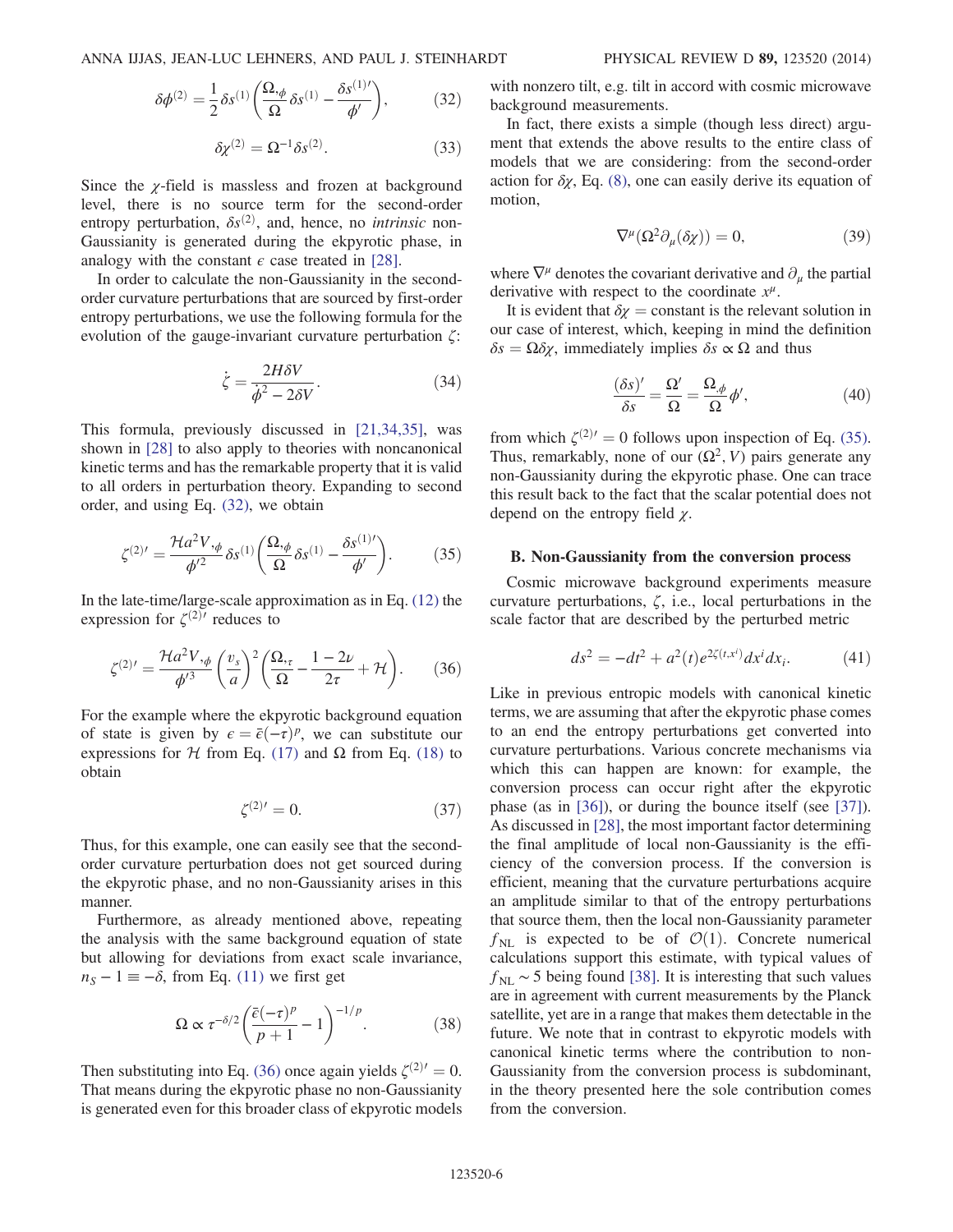### V. DISCUSSION

<span id="page-6-0"></span>In this paper, we explored a new class of two-field ekpyrotic models with a massive ekpyrotic field governing the background evolution and a second field with no or negligible mass and noncanonical kinetic term. The crucial ingredient of our model is the nontrivial coupling of the background field to the kinetic term of the second, massless field, which plays the role of the entropy field governing the perturbations. Remarkably, we have found that for each background equation of state there exists a nontrivial kinetic coupling such that our model admits scale-invariant solutions (or, more generally, constant spectral index solutions) at first order in perturbation theory.

At second order, we have found that the bispectrum of these perturbations vanishes, such that no non-Gaussianity is produced during the ekpyrotic phase. Hence, the only contribution to non-Gaussianity comes from the nonlinearity of the conversion process during which entropic perturbations are turned into adiabatic ones. This process is model dependent, but for an efficient conversion mechanism the final bispectrum remains small, with  $f_{NL}^{local} \sim 5$ , which is in accord with current cosmic microwave background measurements [\[3\]](#page-7-26).

This analysis leaves many avenues for future work. A natural extension of our analysis is the calculation of the 4-point function and predictions for the trispectrum (thus extending the analysis of [\[38\]](#page-7-25) to nontrivial field-space metrics), in particular since forthcoming data releases from the Planck satellite and large-scale structure experiments will be able to constrain the primordial trispectrum increasingly tightly. Throughout our analysis, we worked with a minimal extension of the standard ekpyrotic theory, studying a two-field Lagrangian. It might be worthwhile to see if a multifield generalization adds to our model in improving cyclic theories. Similarly, it would be interesting to explore the implications of including a non-negligible mass for the entropy field.

#### ACKNOWLEDGEMENTS

This research was partially supported by the U.S. Department of Energy under Award No. DE-FG02- 91ER40671 (PJS). A. I. and J. L. L. gratefully acknowledge the support of the European Research Council in the form of Starting Grant No. 256994 "StringCosmOS." The work of A. I. is supported in part by a grant from the John Templeton Foundation. The opinions expressed in this publication are those of the authors and do not necessarily reflect the views of the John Templeton Foundation. A. I. thanks the Physics Department of Princeton University and J. L. L. thanks the Princeton Center for Theoretical Science for hospitality while this research was completed.

### APPENDIX: STABLE EKPYROTIC SOLUTIONS

We are interested in the stability of solutions  $(\phi, \chi)$  with  $\dot{\chi} \equiv 0$  since these solutions automatically define the field  $\chi$ as the entropy field that generates the isocurvature perturbations and  $\phi$  as the ekpyrotic field that governs the background evolution.

For the stability analysis, it is useful to rewrite the field Eqs.  $(5)-(7)$  $(5)-(7)$  $(5)-(7)$  in terms of the new variables

$$
x = \frac{\dot{\phi}}{\sqrt{6}H}, \qquad y = \frac{\dot{\chi}}{\sqrt{6}H},
$$
  
\n
$$
z = \frac{\sqrt{V}}{\sqrt{3}H}, \text{ and } N = \ln a.
$$
 (A1)

With these variables we have the autonomous system

$$
x_{,N} = 3(x^2 + y^2 - 1) \left( x + \frac{V_{,\phi}}{\sqrt{6}V} \right) + \frac{\Omega_{,\phi}}{\Omega} y^2, \quad (A2)
$$

$$
y_{N} = \left(3(x^2 + y^2 - 1) - \sqrt{6}\frac{\Omega_{N}}{\Omega}x\right)y.
$$
 (A3)

Next we study the behavior of small perturbations around solutions  $(x_0, y_0 \equiv 0)$ . At linear order, the perturbations  $\delta x = x - x_0$  and  $\delta y = y - y_0$  satisfy the equations

$$
\delta x_{,N} \simeq \left(9x_0^2 - 3 + \sqrt{6}x_0 \frac{V_{,\phi}}{V}\bigg|_{x_0}\right) \delta x, \tag{A4}
$$

$$
\delta y_{,N} \simeq \left(3x_0^2 - 3 - \sqrt{6}x_0 \frac{\Omega_{,\phi}}{\Omega}\bigg|_{x_0}\right) \delta y,\tag{A5}
$$

where we assumed that  $\frac{V_{\phi}}{V}|_{x_0} \gg \delta(\frac{V_{\phi}}{V}).$ 

Since  $dN$  is negative during the ekpyrotic phase, a solution  $(x_0, 0)$  is stable if

$$
9x_0^2 - 3 > -\sqrt{6x_0} \frac{V_{,\phi}}{V} \bigg|_{x_0}, \tag{A6}
$$

$$
3(x_0^2 - 1) > \sqrt{6x_0} \frac{\Omega_{\phi}}{\Omega} \bigg|_{x_0}.
$$
 (A7)

<span id="page-6-1"></span>If  $y_0 = 0$ ,  $x_0 = \sqrt{2\epsilon_0/6}$ , where  $\epsilon_0$  is the equation-of-state parameter corresponding to  $(x_0, 0)$ . Using this relation, the stability criteria Eqs.  $(A6)$ – $(A7)$ ) can be rewritten in terms of the equation-of-state parameter  $\epsilon_0$ ,

$$
\left. \frac{\epsilon_0 - 3}{\sqrt{2\epsilon_0}} + \frac{V_{,\phi}}{V} \right|_{x_0} > 0,\tag{A8}
$$

$$
\frac{3\epsilon_0 - 3}{\sqrt{2\epsilon_0}} - \frac{\Omega_{,\phi}}{\Omega} \bigg|_{x_0} > 0. \tag{A9}
$$

In particular,  $(x_0 = \sqrt{\overline{\epsilon}(-\tau)^p/3}, y_0 = 0)$ , as defined in Eq. [\(16\)](#page-2-9), is a stable solution.